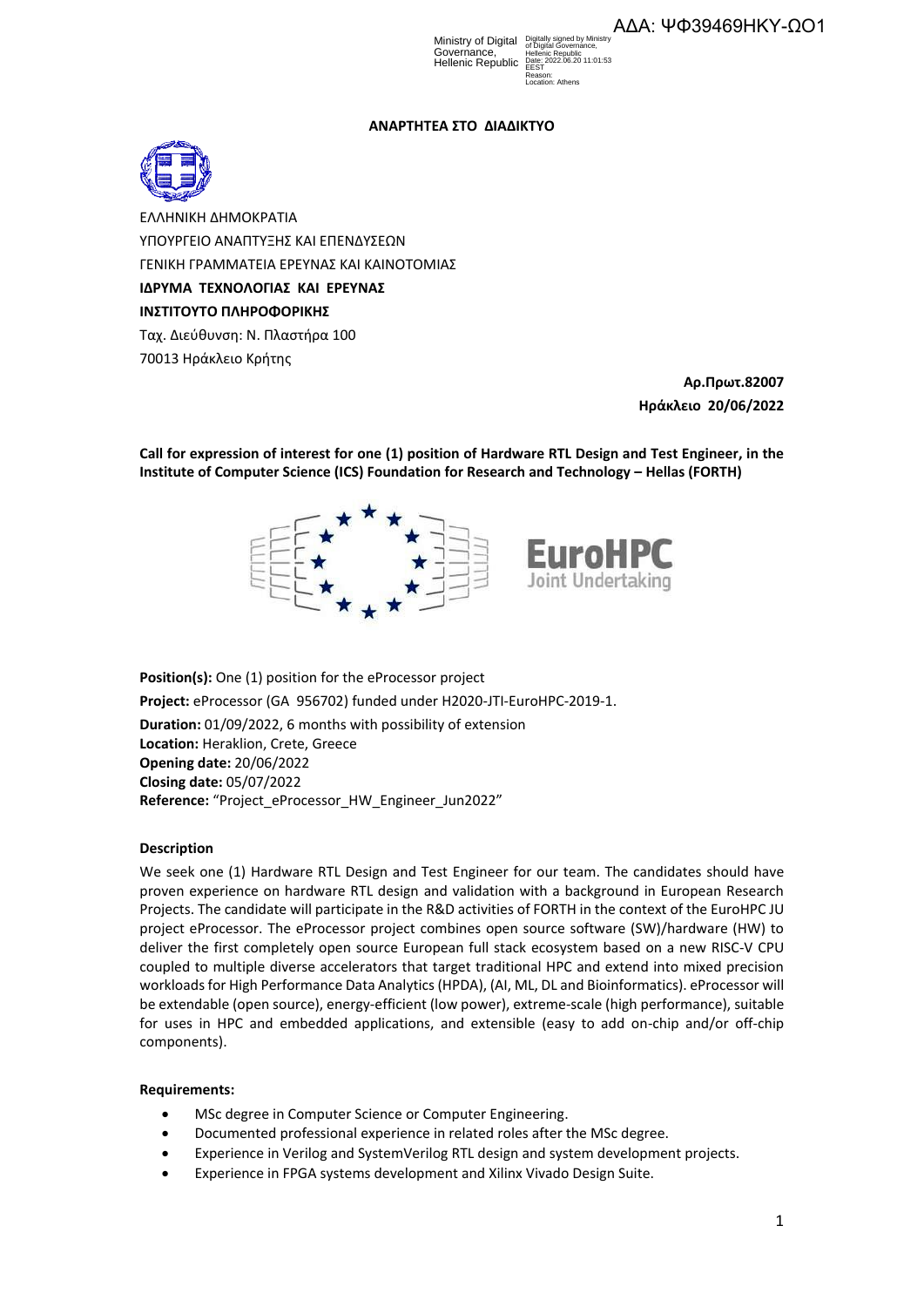- Experience with system interfaces and communication protocols such as: AXI and AMBA5 CHI.
- **•** Experience in European Research Projects.
- Physical presence at FORTH, Heraklion, Crete for the duration of the position.
- Fluent knowledge of English.
- Names of at least three professional references.

## **Desired qualifications:**

- Experience with Memory Management Units (MMU) and DMA engines.
- Performance analysis and experience with RISC‐V architectures and system components.
- Experience with test‐driven development and validation.

## **Application Submission**

Interested candidates can submit their applications vi[a http://www.ics.forth.gr/jobs/en/](http://www.ics.forth.gr/jobs/en/) using the link "[Apply for the position](http://www.ics.forth.gr/index_main.php?l=e&c=720&possition_id=1098)" under the announcement. Applications must include:

- Detailed CV, including qualifications and interests in the above areas, and proof thereof
- Scanned copies of academic titles

Promising candidates may be invited for an interview before a decision is made.

## **Contact Information**

- For information and questions regarding the application and selection procedure, please contact: [webmaster@ics.forth.gr](mailto:webmaster@ics.forth.gr)
- For information and questions about the advertised positions, the activities of the group, or the Institute, please contact Nikolaos Papadopoulos [\(nickpap@ics.forth.gr\)](mailto:nickpap@ics.forth.gr)

## **Selection Announcement**

The result of the selection will be announced on the website of ICS-FORTH. Candidates have the right to appeal the selection decision, by addressing their written objection to the ICS secretariat within five (5) days since the results announcement on the web. They also have the right to access (a) the files of the candidates as well as (b) the table of candidates' scores (ranking of candidates results). All the above information related to the selection procedure will be available at the secretariat of ICS-FORTH in line with the Hellenic Data Protection Authority. Access to personal data of co-candidates shall be limited to personal data (and relevant data) and supporting documents which have been the basis of the evaluation of the candidates for the specific post(s). Prior to the announcement of the personal data and/or documents of the co-candidates to the applicant, FORTH will inform the data subjects in an appropriate way.

FORTH is compliant with all legal procedures for the processing of personal data as defined by the **Regulation EU/2016/679 on the protection of natural persons with regard to the processing of personal data.** 

FORTH processes the personal data and relevant supporting documents that you have submitted to us. Processing of that data is carried out exclusively for the needs and purposes of this specific call. Such data shall not be transmitted to or communicated to any third party unless required by law.

FORTH retains the above data up to the announcement of the final results of the call, unless further process and reservation is required by law or for purposes of exercise, enforcement, prosecution of certain one's legitimate legal rights' as defined in the Regulation EU/2016/679 and/or in national law.

We inform you that under the **Regulation EU/2016/679** you have the rights to be informed about your personal data, access to, rectification and erasure, restrictions of process and objection to as provided by applicable regulation and national laws.

We acknowledge also to you, that you have the right to file a complaint to the national Data Protection Authority. For any further information regarding exercise of your personal data protection rights, you may contact the Data Protection Officer at FORTH at dpo@admin.forth.gr.